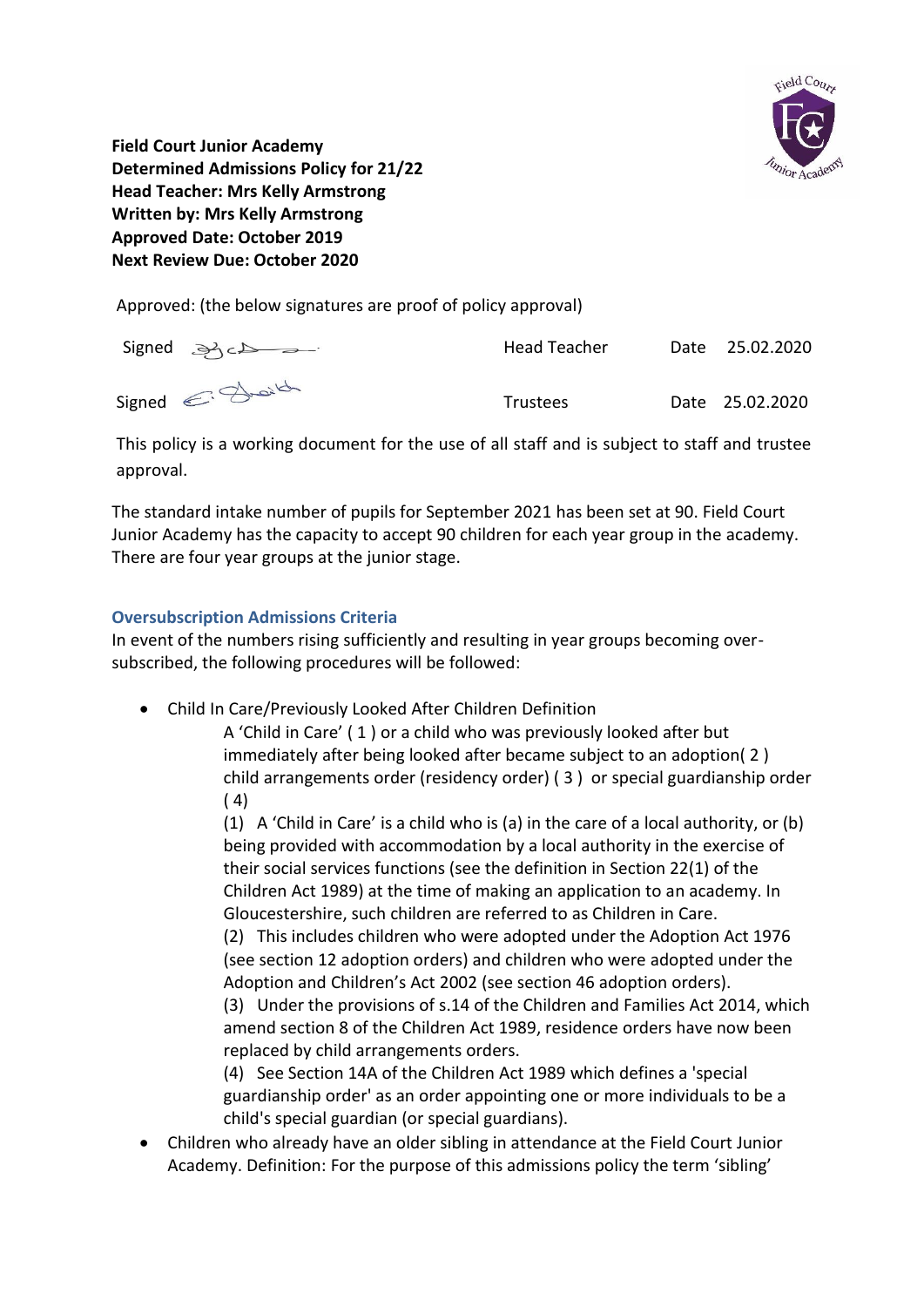refers to brother or sister, half brother or sister, adopted brother or sister, step brother or sister, or the child of the parent/carer's partner, and in every case, the child must be living in the same family unit at the same address, at the time of application.

- Children who are moving on from the companion academy, Field Court Infant Academy.
- Children with authenticated medical reasons for attending Field Court Junior Academy. Where it is it is only Field Court Junior which is able to deal with the specific medical need, supported by a doctor's certificate.
- Proximity of the child's home to the academy with those living nearer being accorded the higher priority. Measured from the OS point of the home address of the child as at 15th January in the year the child starts academy, to the OS point of the academy. For admission purposes this should be measured in straight line from the ordnance survey point of the child's home address to the ordnance survey point of the academy. In the event of a distance tie break a person of legal authority will conduct a draw situation where one of the tie breaker children is selected at random anonymously be admitted.

## **Admissions Procedure**

Please note that in order to secure a position at the transfer from Infant to Junior academy, the parent must complete the Common Application Form and return it to the Admissions Team before the application can be accepted.

In-year applications are all those made outside the normal admissions round for children of compulsory academy age i.e. those applications made during the academic year for any academy place in Reception through to Year 6. The Local Authority will no longer be responsible for offering places to children on behalf of all academies, but the Local Authority does maintain the statutory duty of being responsible and aware of all pupils and vacancies within academies within Gloucestershire. To apply for a place at Field Court Junior Academy, parents should therefore contact the academy in the first instance.

Places cannot however be held indefinitely in order to ensure equality of opportunity. Applicants should respond to offered places within two weeks.

There will be no discrimination on grounds of disability.

#### **Appeals:**

In the event of oversubscription parents of pupils not offered a place will be advised of the appeals procedure by the academy.

## **Waiting Lists:**

Where any academy is oversubscribed during the normal admission round for entry to the academy (i.e. where all children requesting a place at a particular academy have not been allocated one), a waiting list will be held until the end of the December term. The waiting list will be prioritised according to the academy's oversubscription criteria, regardless of the